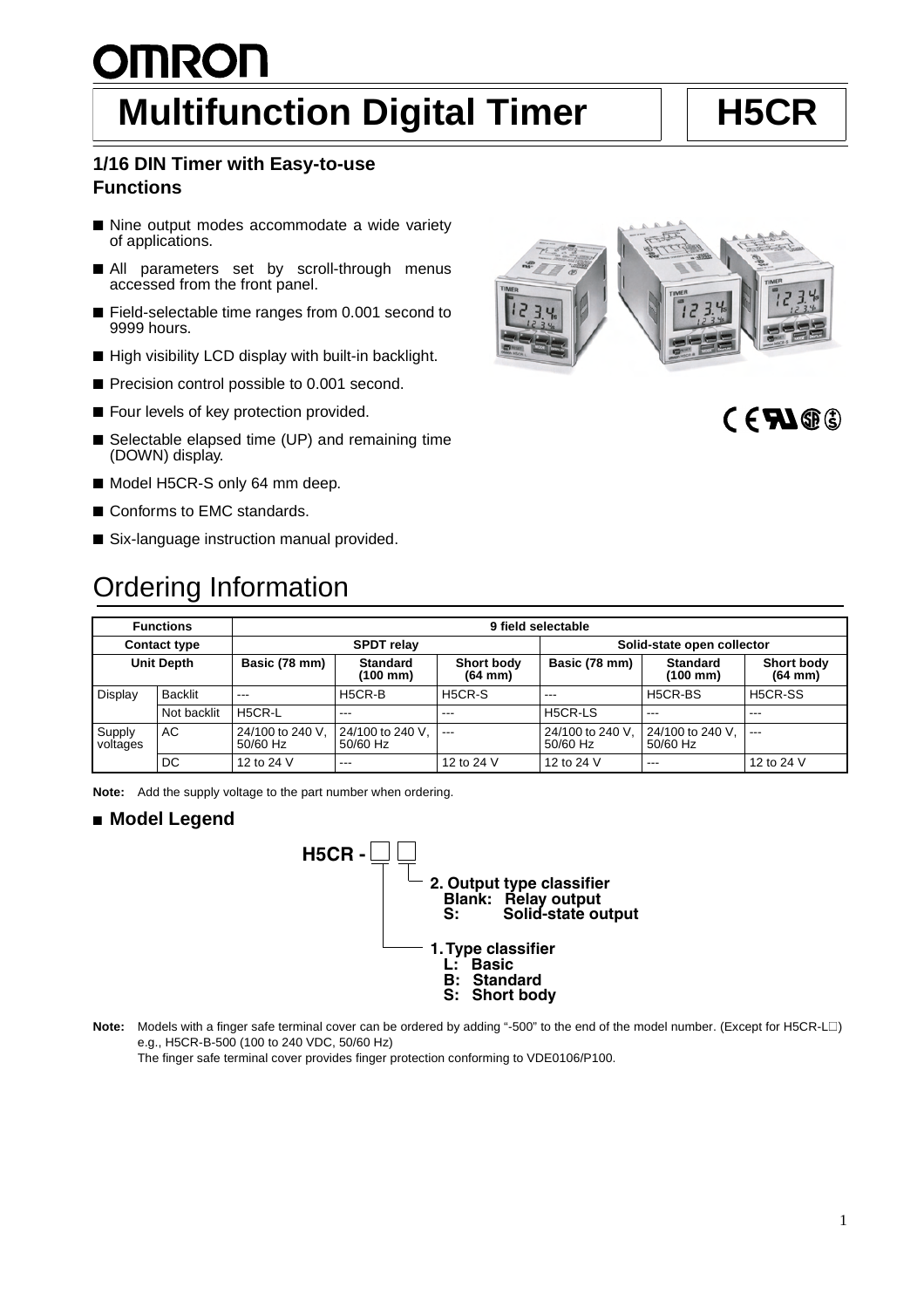### ■ **Accessories (Order Separately)**

| Name                                                  | <b>Model</b>     |                                   |
|-------------------------------------------------------|------------------|-----------------------------------|
| Hard cover                                            |                  | Y92A-48                           |
| Soft cover                                            |                  | Y92A-48F1                         |
| <b>Track Mounting/Front Connecting Socket (for</b>    | $- - -$          | P <sub>2</sub> CF-08              |
| H5CR-L <sub>only</sub>                                | Finger safe type | P2CF-08-E                         |
| Back Connecting Socket (for H5CR-L <sup>nonly</sup> ) | $- - -$          | P3G-08                            |
|                                                       | Finger safe type | P3G-08 with Y92A-48G (see note 1) |
| Finger Safe Terminal Cover for H5CR-Bar-Sall          |                  | Y92A-48T                          |
| Flush Mounting Adapter (see note 2)                   |                  | Y92F-30                           |

**Note: 1.** Y92A-48G is a finger safe terminal cover which is attached to the P3G-08 Socket.

**2.** Supplied with each Unit.

## **Specifications**

| Model                       | H5CR-L (Basic type)                                                                                                                                                                                                                             | H5CR-B (Standard type)       | H5CR-S (Short body type) |  |
|-----------------------------|-------------------------------------------------------------------------------------------------------------------------------------------------------------------------------------------------------------------------------------------------|------------------------------|--------------------------|--|
| <b>Classification</b>       | Digital timer                                                                                                                                                                                                                                   |                              |                          |  |
| <b>Mounting</b>             | Flush or Surface mounting                                                                                                                                                                                                                       | Flush mounting               |                          |  |
| <b>External connections</b> | 8P socket                                                                                                                                                                                                                                       | Screw terminals (M3.5 screw) |                          |  |
| <b>Enclosure ratings</b>    | <b>IP40</b>                                                                                                                                                                                                                                     | IP54 (panel surface)         |                          |  |
| Display modes               | Elapsed time (UP), remaining time (DOWN)                                                                                                                                                                                                        |                              |                          |  |
| <b>Output modes</b>         | A, A-1, A-2, A-3, b, b-1, d, E, F                                                                                                                                                                                                               |                              |                          |  |
| <b>Reset system</b>         | Power reset (except A-3, b-1, and F modes), External, manual, automatic resets (internal according to A-<br>1, b, b-1, d, and E mode operation)                                                                                                 |                              |                          |  |
| Input signals               | Start, reset, gate, key protect inputs<br>Start, reset inputs                                                                                                                                                                                   |                              |                          |  |
| Input method                | No-voltage input: Via opening and closing of contact                                                                                                                                                                                            |                              |                          |  |
| <b>Control outputs</b>      | SPDT contact output and transistor output (NPN open collector)                                                                                                                                                                                  |                              |                          |  |
| <b>Display</b>              | LCD without backlight                                                                                                                                                                                                                           | LCD with backlight           |                          |  |
| <b>Digits</b>               | 4 digits                                                                                                                                                                                                                                        |                              |                          |  |
| Max. time settings          | 9.999 s (0.001 s units), 99.99 s (0.01 s units), 999.9 s (0.1 s unit), 9999 s (1 s unit), 99 min 59 s (1 s unit),<br>999.9 min (0.1 min unit), 9999 min (1 min unit), 99 hr 59 min (1 min unit), 999.9 hr (0.1 hr unit), 9999 hr (1<br>hr unit) |                              |                          |  |
| <b>Memory backup</b>        | Backup time for power interruption: Approx. 10 years at 20°C                                                                                                                                                                                    |                              |                          |  |
| <b>Mounting method</b>      | DIN track mounting, surface<br>Flush mounting<br>mounting, and flush mounting                                                                                                                                                                   |                              |                          |  |
| <b>Approved standards</b>   | UL508, CSA C22.2 No. 14<br>Conforms to EN61010-1                                                                                                                                                                                                |                              |                          |  |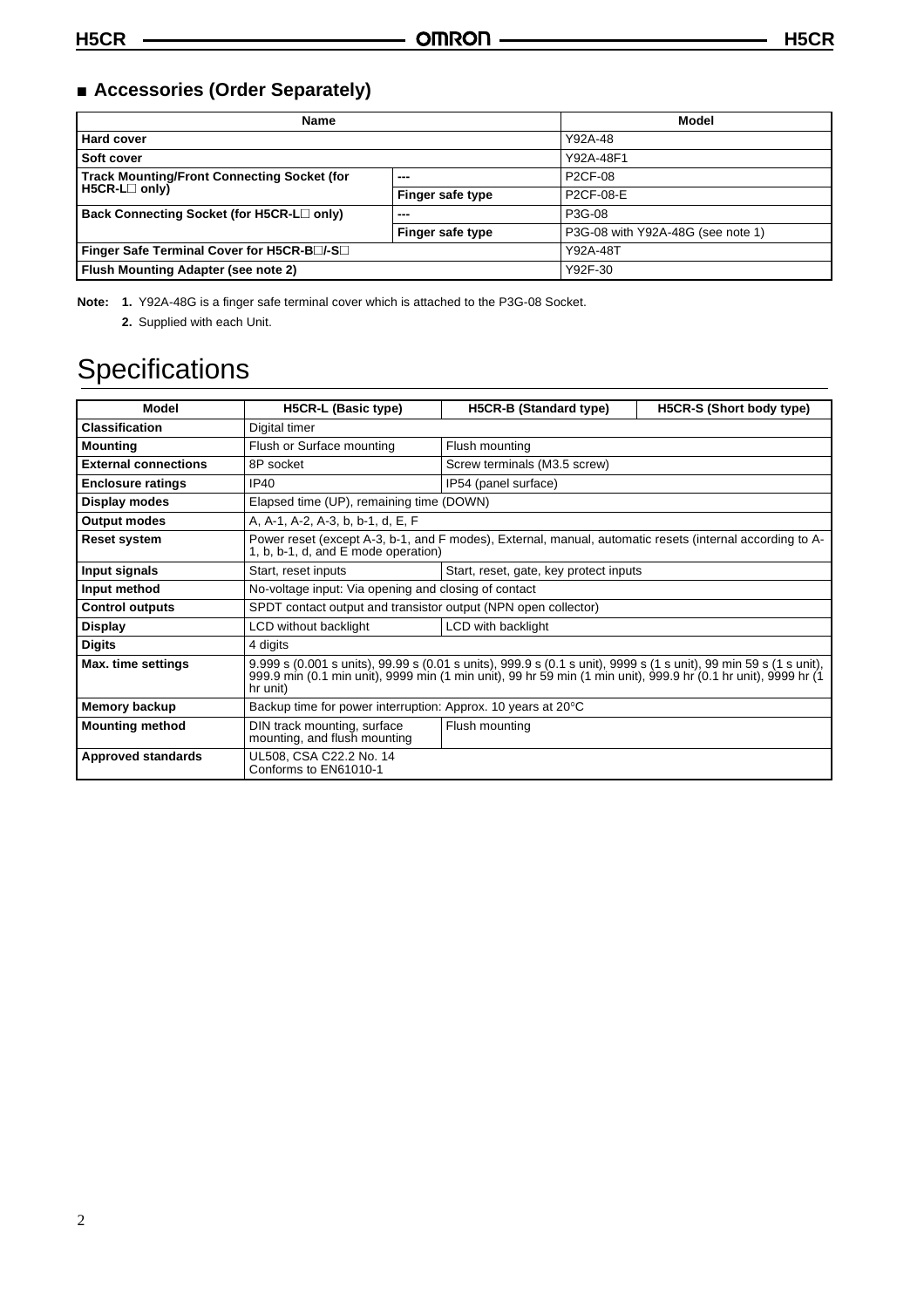### ■ **Ratings**

| <b>Model</b>                                  | <b>H5CR-L (Basic type)</b>                                                                                                                                       | <b>H5CR-B (Standard type)</b>                                                                                                                                    | H5CR-S (Short body type) |  |
|-----------------------------------------------|------------------------------------------------------------------------------------------------------------------------------------------------------------------|------------------------------------------------------------------------------------------------------------------------------------------------------------------|--------------------------|--|
| Rated supply voltage                          | 100 to 240 VAC (50/60 Hz)<br>24 VAC (50/60 Hz)<br>12 to 24 VDC (permissible ripple:<br>20% max.)                                                                 | 100 to 240 VAC (50/60 Hz)<br>24 VAC (50/60 Hz)                                                                                                                   |                          |  |
| Operating voltage range                       | 85% to 110% of rated voltage                                                                                                                                     |                                                                                                                                                                  |                          |  |
| <b>Power consumption</b>                      | Approx. 3 VA at 50 Hz, 240 VAC;<br>approx. 1 W at 24 VDC                                                                                                         | Approx. 5 VA at 50 Hz, 240 VAC                                                                                                                                   | Approx. 2 W at 24 VDC    |  |
| <b>Reset and control signals</b>              | Min. pulse width 1 ms/20ms selectable                                                                                                                            |                                                                                                                                                                  |                          |  |
| Gate                                          | ---                                                                                                                                                              | Min. pulse width: Approx. 20 ms                                                                                                                                  |                          |  |
| <b>Key protect</b>                            | Response time: 1 s<br>---                                                                                                                                        |                                                                                                                                                                  |                          |  |
| One-shot time                                 | 0.1 to 20 s (select from 7 kinds) or sustained                                                                                                                   |                                                                                                                                                                  |                          |  |
| Power reset (except A-3, b-<br>1, and F mode) | Min. power opening time: 0.5 s                                                                                                                                   |                                                                                                                                                                  |                          |  |
| Signal, reset, gate inputs                    | No-voltage input<br>ON impedance:<br>1 k $\Omega$ max. (Approx. 2 mA when 0 $\Omega$ )<br>ON residual voltage: 2 V max.<br>OFF impedance:<br>100 k $\Omega$ min. |                                                                                                                                                                  |                          |  |
| Key protect input                             |                                                                                                                                                                  | No-voltage input<br>ON impedance:<br>1 k $\Omega$ max. (Approx. 2 mA when 0 $\Omega$ )<br>ON residual voltage: 1 V max.<br>OFF impedance:<br>100 k $\Omega$ min. |                          |  |
| <b>Control outputs</b>                        | 5 A at 250 VAC, resistance load (cos $\phi = 1$ )<br>Contacts:<br>Transistor output: Open collector 100mA at 30 VDC max. residual voltage 2 V max. (Approx. 1 V) |                                                                                                                                                                  |                          |  |
| <b>Ambient temperature</b>                    | $-10^{\circ}$ C to 55 $^{\circ}$ C (with no icing)                                                                                                               |                                                                                                                                                                  |                          |  |
| Storage temperature                           | $-25^{\circ}$ C to 65 $^{\circ}$ C (with no icing)                                                                                                               |                                                                                                                                                                  |                          |  |
| <b>Ambient humidity</b>                       | 35% to 85%                                                                                                                                                       |                                                                                                                                                                  |                          |  |
| Case                                          | Light gray                                                                                                                                                       |                                                                                                                                                                  |                          |  |

### ■ **Characteristics**

| Repeat accuracy (including temperature<br>and voltage effects) |                    | Power start: $+0.01\% +0.05$ s max.<br>Control signal start: $\pm 0.005\% \pm 0.03$ s max. *(rate for set value)                                                                                                                                        |                                                                                                                                                                                                                                                                                                                                    |  |  |
|----------------------------------------------------------------|--------------------|---------------------------------------------------------------------------------------------------------------------------------------------------------------------------------------------------------------------------------------------------------|------------------------------------------------------------------------------------------------------------------------------------------------------------------------------------------------------------------------------------------------------------------------------------------------------------------------------------|--|--|
| <b>Insulation resistance</b>                                   |                    | 100 $M\Omega$ min. (at 500 VDC) (between current-carrying terminal and exposed non-current-<br>carrying metal parts, and between non-continuous contacts)                                                                                               |                                                                                                                                                                                                                                                                                                                                    |  |  |
| <b>Dielectric strength</b>                                     |                    | 2,000 VAC, 50/60 Hz for 1 min (between current-carrying terminal and exposed<br>non-current-carrying metal parts) for 100 to 240 VAC type<br>1,000 VAC for 24VAC/12 to 24 VDC transistor output type                                                    |                                                                                                                                                                                                                                                                                                                                    |  |  |
| Surge voltage                                                  |                    | 3 kV (between power terminals) for 100 to 240 VAC type, 1 kV for 24 VAC/12 to 24 VDC<br>type<br>4.5 kV (between current-carrying terminal and exposed non-current-carrying metal parts)<br>for 100 to 240 VAC type, 1.5 kV for 24 VAC/12 to 24 VDC type |                                                                                                                                                                                                                                                                                                                                    |  |  |
| Noise immunity                                                 |                    |                                                                                                                                                                                                                                                         | $\pm$ 2 kV (between power terminals)( $\pm$ 480 V for 12 to 24 VDC) and $\pm$ 600 V (between input<br>terminals), square-wave noise by noise simulator (pulse width: 100 ns/1 us, 1-ns rise)                                                                                                                                       |  |  |
| <b>Static immunity</b>                                         |                    | Malfunction: 8 kV; destruction: 15 kV                                                                                                                                                                                                                   |                                                                                                                                                                                                                                                                                                                                    |  |  |
| <b>Vibration</b><br><b>Destruction</b>                         |                    | 10 to 55 Hz with 0.75-mm single amplitude each in three directions                                                                                                                                                                                      |                                                                                                                                                                                                                                                                                                                                    |  |  |
| <b>Malfunction</b>                                             |                    | 10 to 55 Hz with 0.5-mm single amplitude each in three directions                                                                                                                                                                                       |                                                                                                                                                                                                                                                                                                                                    |  |  |
| <b>Shock</b>                                                   | <b>Destruction</b> | 294 m/s <sup>2</sup> (30G) each in three directions                                                                                                                                                                                                     |                                                                                                                                                                                                                                                                                                                                    |  |  |
|                                                                | <b>Malfunction</b> | 98 m/s <sup>2</sup> (10G) each in three directions                                                                                                                                                                                                      |                                                                                                                                                                                                                                                                                                                                    |  |  |
| Life expectancy                                                | <b>Mechanical</b>  | 10 million operations min.                                                                                                                                                                                                                              |                                                                                                                                                                                                                                                                                                                                    |  |  |
|                                                                | <b>Electrical</b>  | 100,000 operations min. (5 A at 250 VAC in load resistance)                                                                                                                                                                                             |                                                                                                                                                                                                                                                                                                                                    |  |  |
| <b>EMC</b>                                                     |                    | $(EMI)$ :<br>Emission Enclosure:<br><b>Emission AC Mains:</b><br>$(EMS)$ :<br>Immunity ESD:<br>Immunity RF-interference:<br>Immunity Conducted Disturbance: ENV50141:<br>Immunity Burst:                                                                | EN50081-2<br>EN55011 Group 1 class A<br>EN55011 Group 1 class A<br>EN50082-2<br>EN61000-4-2: 4 kV contact discharge (level 2)<br>8 kV air discharge (level 3)<br>10 V/m (80 MHz to 1 GHz) (level 3)<br>ENV50140:<br>10 V (0.15 to 80 MHz) (level 3)<br>EN61000-4-4:<br>2 kV power-line (level 3)<br>2 kV I/O signal-line (level 4) |  |  |
| Weight                                                         |                    | H5CR-L: Approx. 105 g, H5CR-B: Approx. 160 g, H5CR-S: Approx. 120 g                                                                                                                                                                                     |                                                                                                                                                                                                                                                                                                                                    |  |  |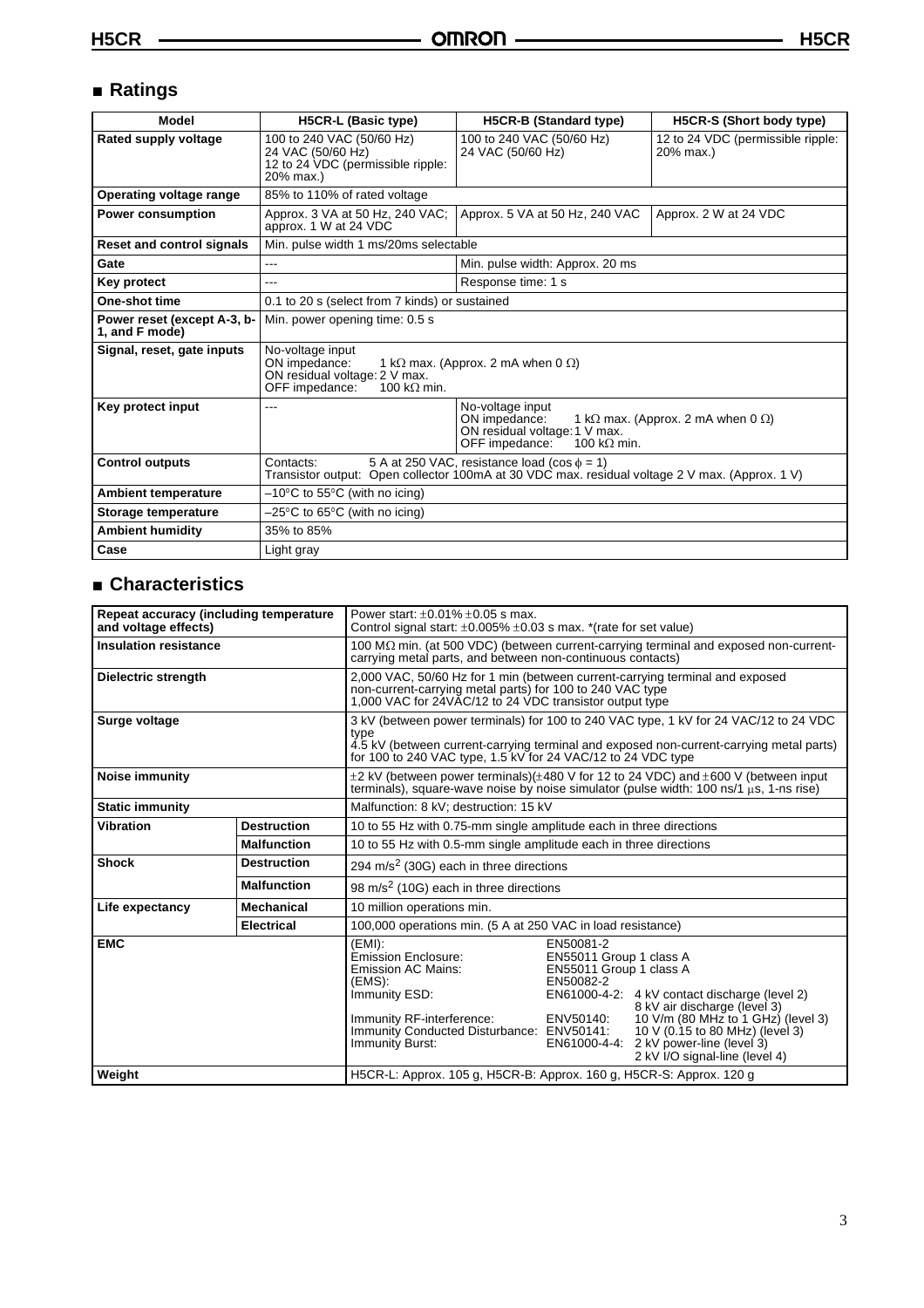### **Nomenclature**

#### **Display Operation key** 2 10 4 1. Power indicator 11. Increment keys (1 to 4) (Used to change the corresponding 3 5 2. Signal input indicator digit of the set value. Used to change 3. Reset indicator data in the set mode.) 4. Gate indicator **TIMEF** (not included in the H5CR-L) rawa karen résulta rada rama 6 1 12. Display key 5. Key protection indicator (Switches to the present value display.) (not included in the H5CR-L) 7 6. Control output indicator  $R_{\rm sm}^{\rm ms}$ BMB 8 8  $\overline{Q}$ 13. Mode key 7. Present value (Switches from run mode to set mode. (character height: 8 mm) Changes items in the set mode.  $-11$ (Non-significant zeroes suppressed) **RESET** 14 8. Set value MODE .<br>1927 A 14. Reset key on H5CF (character height: 4 mm) (Resets timing and outputs.) (Indicates value in set function mode) 9. Mode indicator 13 12 10. Timing indicator ■ **Factory Settings**

The following table shows the timer settings when it is shipped. Please change the settings as necessary to suit the system before operation. Settings and the display receive power from the internal battery and are therefore unaffected by external power interruptions.

| <b>Model</b>               | H5CR-B (Standard)/H5CR-S (Short body) | H5CR-L (Basic) |  |  |
|----------------------------|---------------------------------------|----------------|--|--|
| Time range                 | $- - - - S$                           |                |  |  |
| <b>Present value</b>       | 0.00 s                                |                |  |  |
| <b>Presets</b>             | 0.00 s                                |                |  |  |
| <b>UP/DOWN</b> mode        | UP                                    |                |  |  |
| Output mode                | A: Signal on delay (I)                |                |  |  |
| Output time                | Sustained                             |                |  |  |
| Input signal time<br>20 ms |                                       |                |  |  |
| <b>Key protect level</b>   | $KP-1$                                | $-- -$         |  |  |

**Note:** With the initial settings, there will be no output even if the power supply is connected. External inputs and outputs cannot be used without a power supply.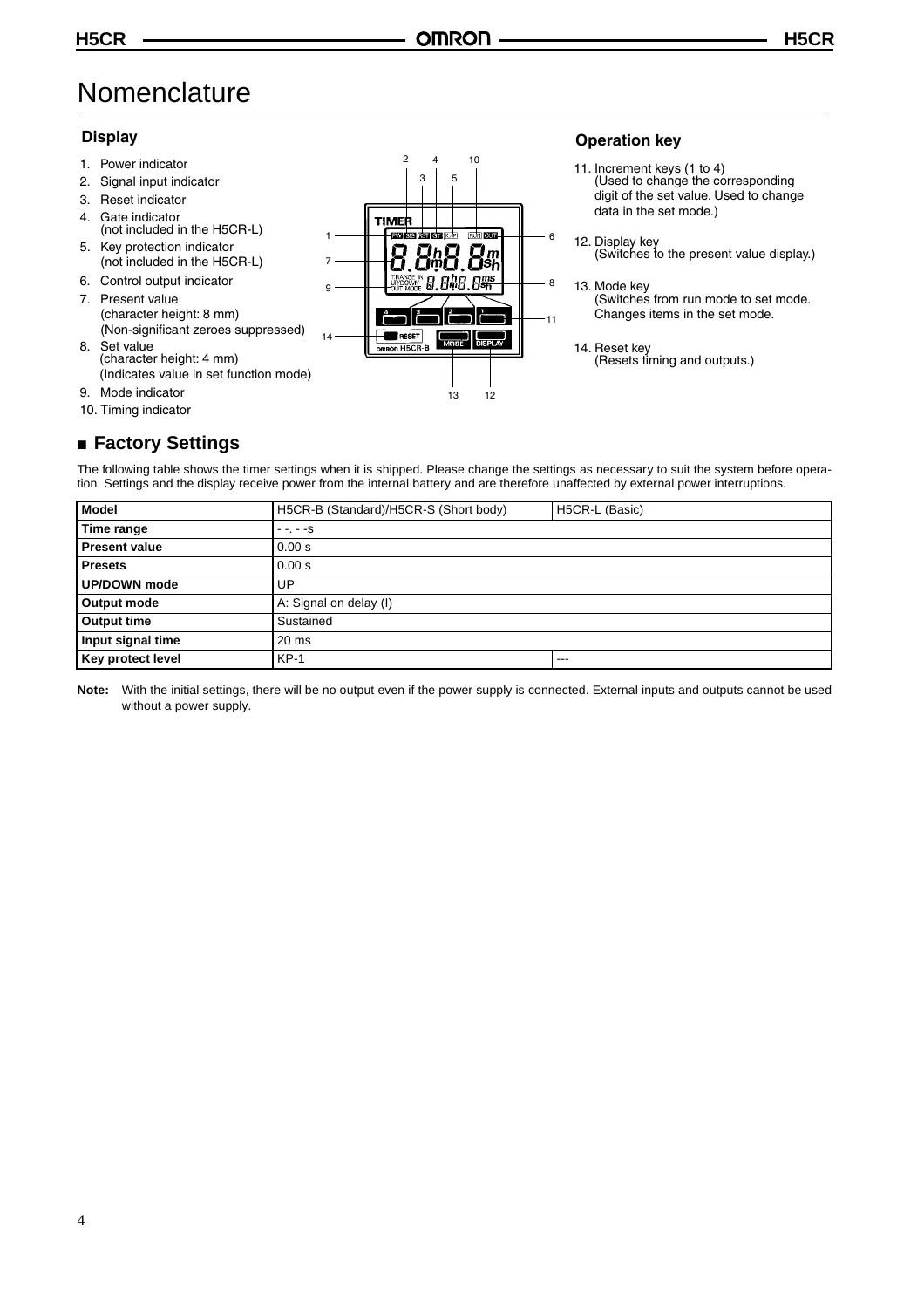### **Operation**

#### ■ **Block Diagram**



#### ■ **I/O Functions**

| Inputs         | <b>Start signal</b>  | Stops timing in A-2 and A-3 (power on delay) modes. Starts timing in other modes.                                                                                                                                   |  |
|----------------|----------------------|---------------------------------------------------------------------------------------------------------------------------------------------------------------------------------------------------------------------|--|
|                | Reset                | Resets present value (to zero in UP modes, to preset in DOWN mode).<br>Count inputs are not accepted while reset input is ON.<br>Reset indicator lit while reset input is ON.                                       |  |
| Gate           |                      | Inhibits timer operation.                                                                                                                                                                                           |  |
|                | Key protect          | Makes keys inoperative according to key protect level.<br>Key protected indicator lit while key protect input is ON.<br>Effective when power supply is turned off.<br>Effective when protect terminals are shorted. |  |
| <b>Outputs</b> | Control output (OUT) | Outputs made according to designated output mode when corresponding preset is reached.                                                                                                                              |  |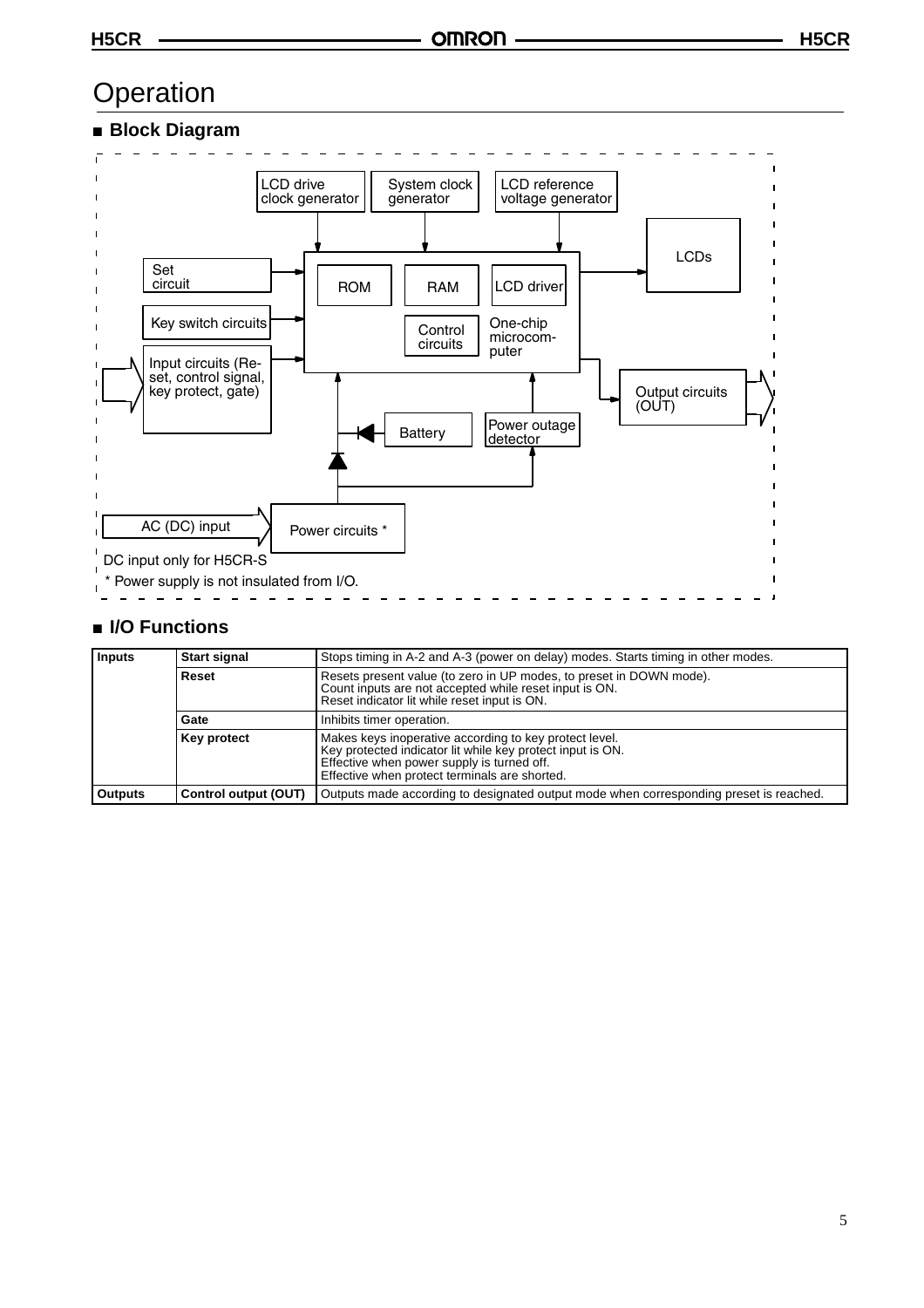#### ■ **Operational Overview**

This flowchart shows operation common to all H5CR models. Refer to the following Setting Item Table for details on the operation of specific models.

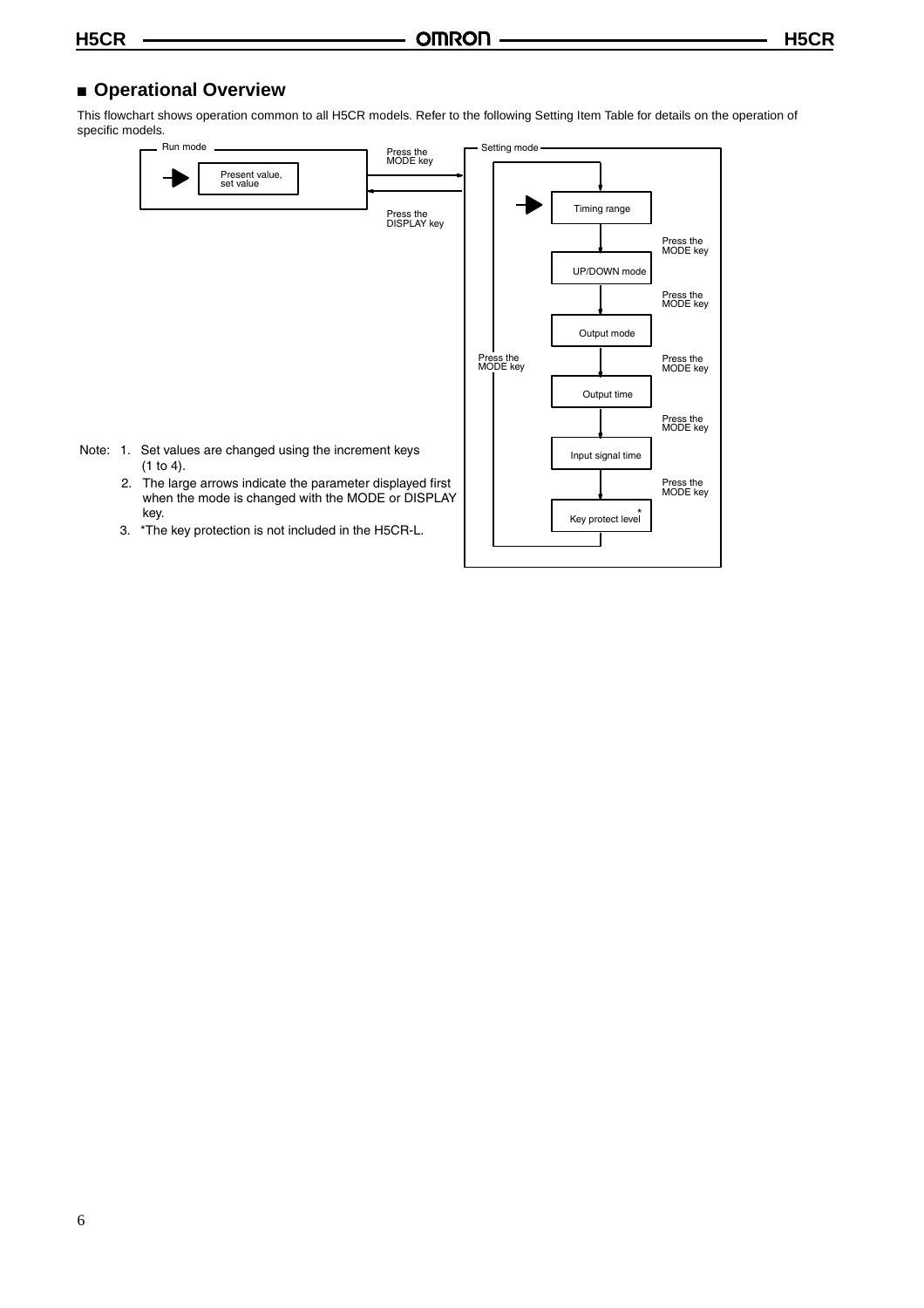#### ■ **Setting Item Table**

| Mode         | <b>Setting item</b>                                                                                                                              | <b>Discription</b>                                                                                                                                                                                                                                   | <b>Setting procedure</b>                                                                                                                                                                                                                                                                                                                                                                                                               |  |
|--------------|--------------------------------------------------------------------------------------------------------------------------------------------------|------------------------------------------------------------------------------------------------------------------------------------------------------------------------------------------------------------------------------------------------------|----------------------------------------------------------------------------------------------------------------------------------------------------------------------------------------------------------------------------------------------------------------------------------------------------------------------------------------------------------------------------------------------------------------------------------------|--|
| Run mode     | Set value<br>Compared to the present value.<br>Determines the timing of the control<br>keys (1 to 4).<br>output according to the output<br>mode. |                                                                                                                                                                                                                                                      | Sequence when changing a digit using the increment<br>$\leftarrow$ $q \rightarrow$ $\leftarrow$ $q \rightarrow$ $q \rightarrow$ $q$                                                                                                                                                                                                                                                                                                    |  |
| Setting mode | Time range*                                                                                                                                      | Determines the timing range.                                                                                                                                                                                                                         | Change the timing range with the increment keys (1 to 4).                                                                                                                                                                                                                                                                                                                                                                              |  |
|              | UP/DOWN mode                                                                                                                                     | Selects                                                                                                                                                                                                                                              | Select UP/DOWN with the increment keys (1 to 4).<br>(UP) $U \rightarrow d$ (DOWN)                                                                                                                                                                                                                                                                                                                                                      |  |
|              | Output mode                                                                                                                                      | Determines the form of the control<br>output. (Refer to the present value<br>vs. output diagrams on pages 9 to<br>11.)                                                                                                                               | Sequence when changing the mode using the increment<br>keys $(1 to 4)$ .                                                                                                                                                                                                                                                                                                                                                               |  |
|              | Output time                                                                                                                                      | Determines the duration of the con-<br>trol output.<br>Will be displayed when the output<br>mode is A, A-1, A-2, A-3, b, or b-1.<br>Will not be displayed when the out-<br>put mode is d, E, or F.                                                   | Change the output time with the increment keys (1 to 4)                                                                                                                                                                                                                                                                                                                                                                                |  |
|              | Input signal time                                                                                                                                | Changes the duration of the control<br>and reset input signals.                                                                                                                                                                                      | Change the duration with the increment keys (1 to 4).<br>$(1 \text{ ms})$ $\rightarrow$ $\rightarrow$ $\frac{27}{10}$ (20 ms)                                                                                                                                                                                                                                                                                                          |  |
|              | Key protect level                                                                                                                                | Locks certain keys to prevent acci-<br>dental operation. The key protec-<br>tion level, kP-1 to kP-4, determines<br>which keys are locked when the<br>key protection input is ON. The<br>locked keys are crossed out in the<br>diagram on the right. | Sequence when changing the key protect level using the<br>increment keys $(1 \text{ to } 4)$ .<br>$\rightarrow$ kp - $\rightarrow$ kp - $P \rightarrow$ kp - $P \rightarrow$ kp - 4 $\rightarrow$<br>$KP-1$<br>$<$ KP-2><br>$\blacksquare$<br>$\blacksquare$ $\blacksquare$<br>OTRROD H5CR-E<br>OTRINOR HSCR-B<br>$<$ KP-3><br>$<$ KP-4><br>exar<br>as K<br>$\blacksquare$ $\omega$<br>and musco<br>OTRINOTI HSCR-B<br>OTRINOTI HSCR-B |  |

**Note: 1.** Changes made in setting mode become effective when run mode is entered.

**2.** The time range setting appears first when setting mode is entered.

**3.** \*The key protection function is not included in the H5CR-L.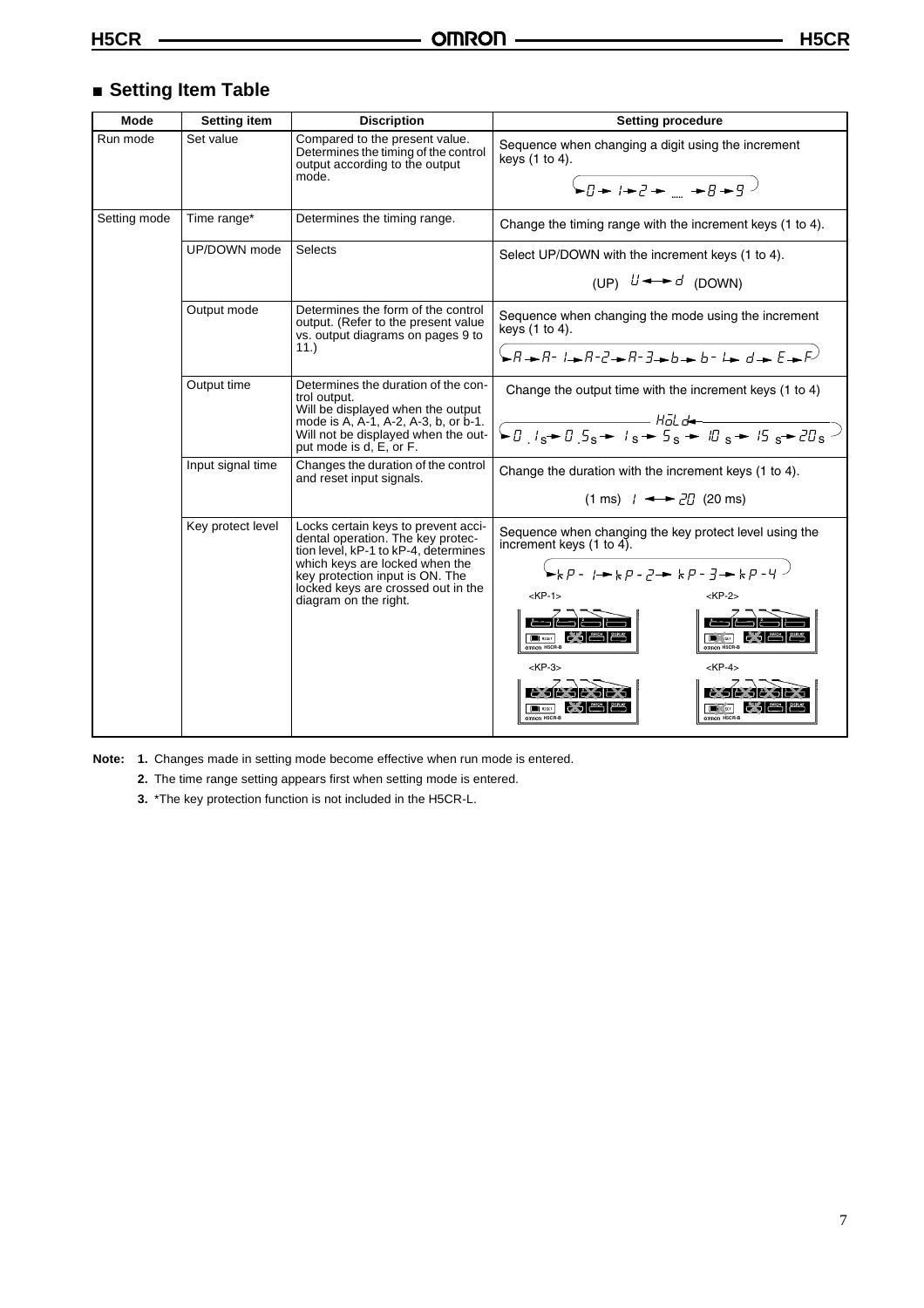#### ■ **Examples**

#### **Run Mode**

#### **Changing the Set Value**

To change the set value from 3 hr 5 min to 4 hr 5 min, press the 3 key so that the number 4 appears in the hour's place.

- Pressing keys 1 through 4 increments the corresponding column by 1.
- The columns can be changed in any order, but the output will be turned ON if the set value is less than the present value.
- Nonsignificant zeros are suppressed on the set value display.



**Note:** Read *Changing Set Values* in the *Precautions* section, [page 16](#page-15-0), before changing the Timer set value during operation.

3. Changing the selected item

• Press the MODE key until the desired item appears.

### **Changing Settings in the Set Mode**

**Setting Mode**

1. Press the MODE key to switch from run mode to set mode.

- The Timer will continue operation if switched from run mode to set mode during operation.
- The MODE key will be locked if the key protection function is enabled.
- Settings changed in the set mode are not effective until run mode is entered. As the operating conditions will change in this case, always reset operation with the RESET key or a reset input.
- 2. Press the MODE key to scroll successively through the items that can be set.



• Change the item setting by pressing keys 1 through 4. (Press the DISPLAY key to switch back from set mode to run mode.)



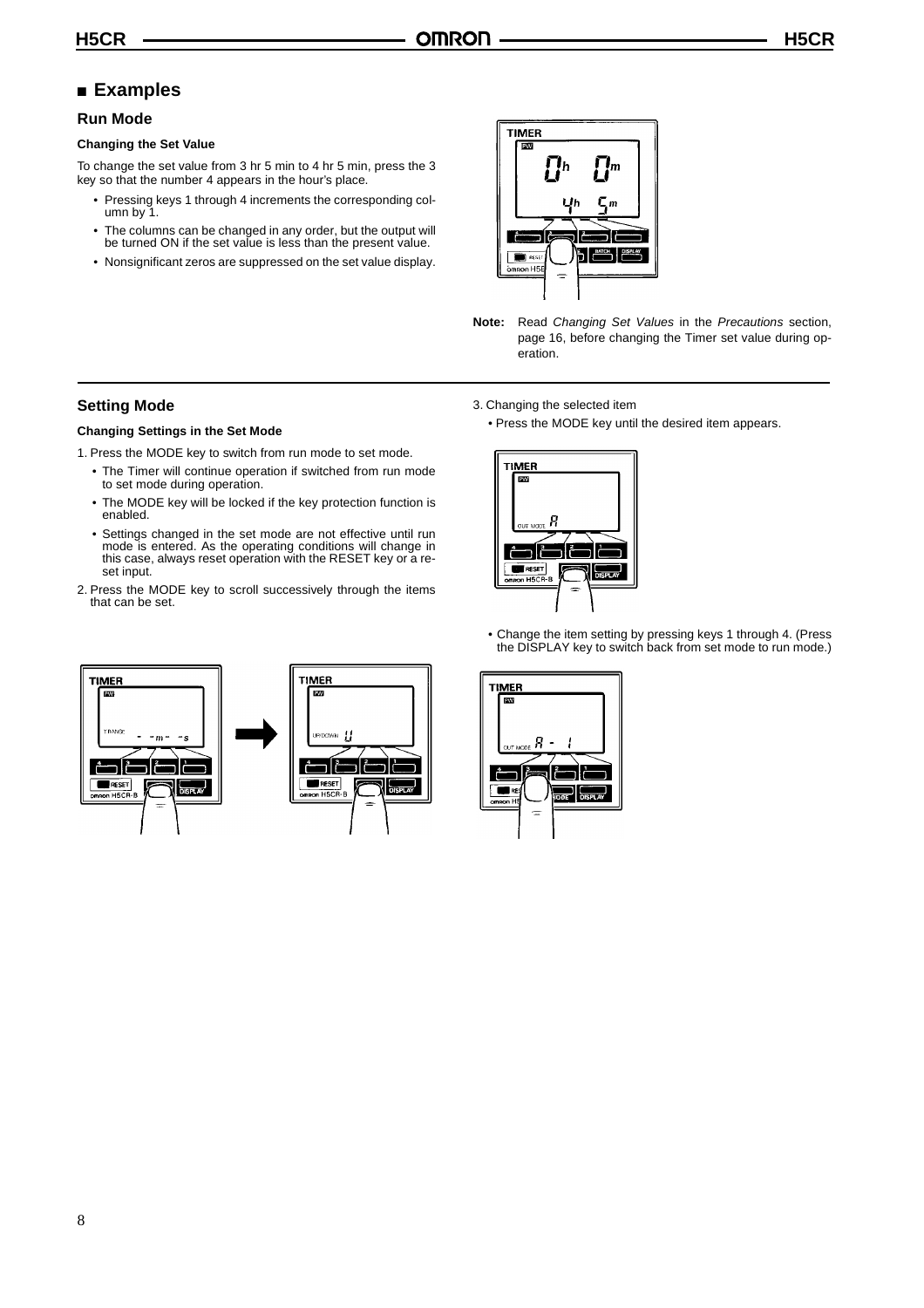**H5CR H5CR**

#### ■ **Timing Charts**

The gate input is not included in the H5CR-L.

#### One-shot

Sustained output

One-shot outputs can be set to 0.1 s, 0.5 s, 1 s, 5 s, 10 s, 20 s.

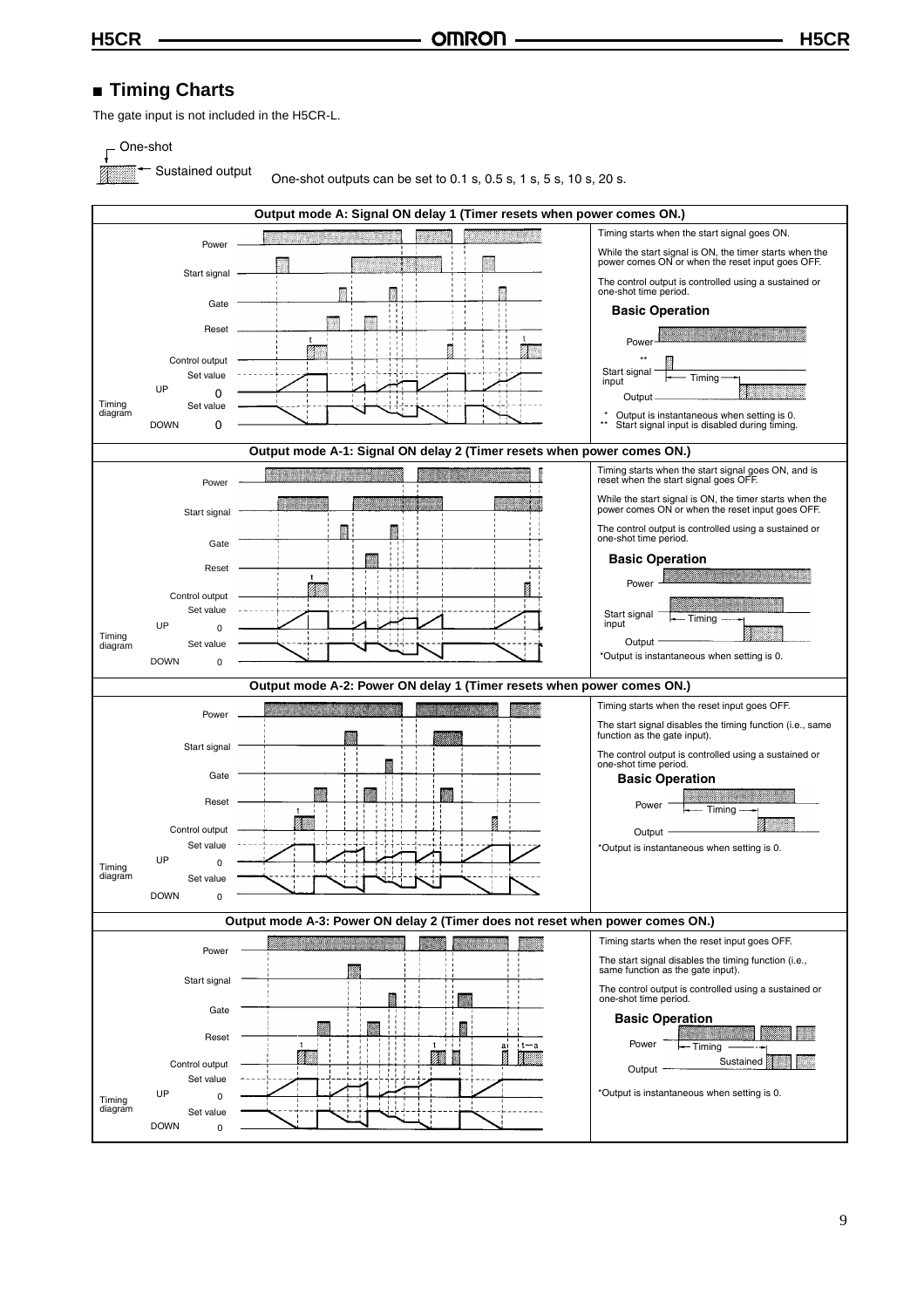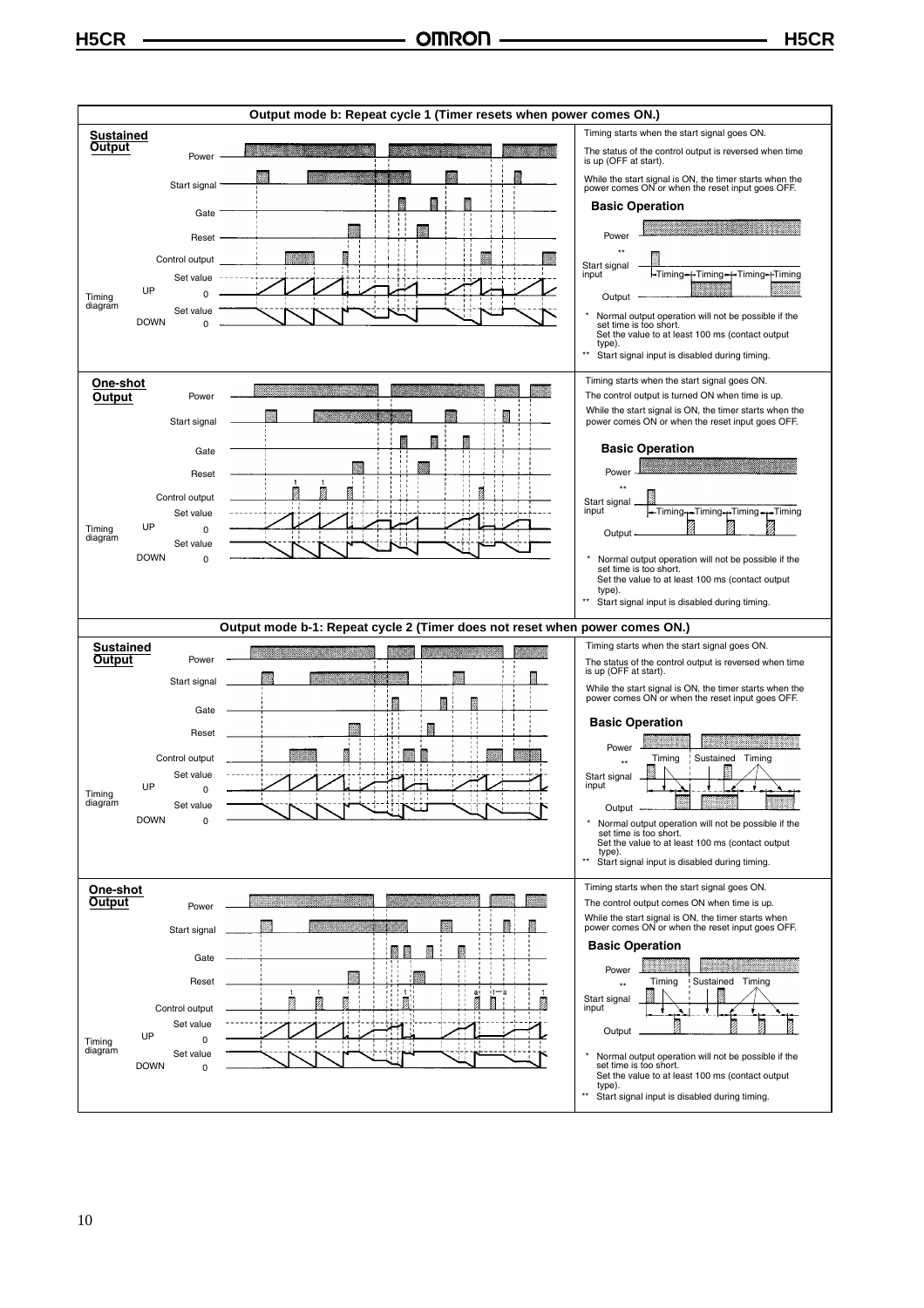

**Note:** A twin timer can be created by using one of the repeat modes. For example, if the set value is 60 s and the one shot time is 10 s in repeat mode, the control output will turn OFF for 50 s and ON for 10 s. (In the first cycle, however, the control output will turn OFF for 60 s.) In this way, the work of two timers can be performed by a single timer.

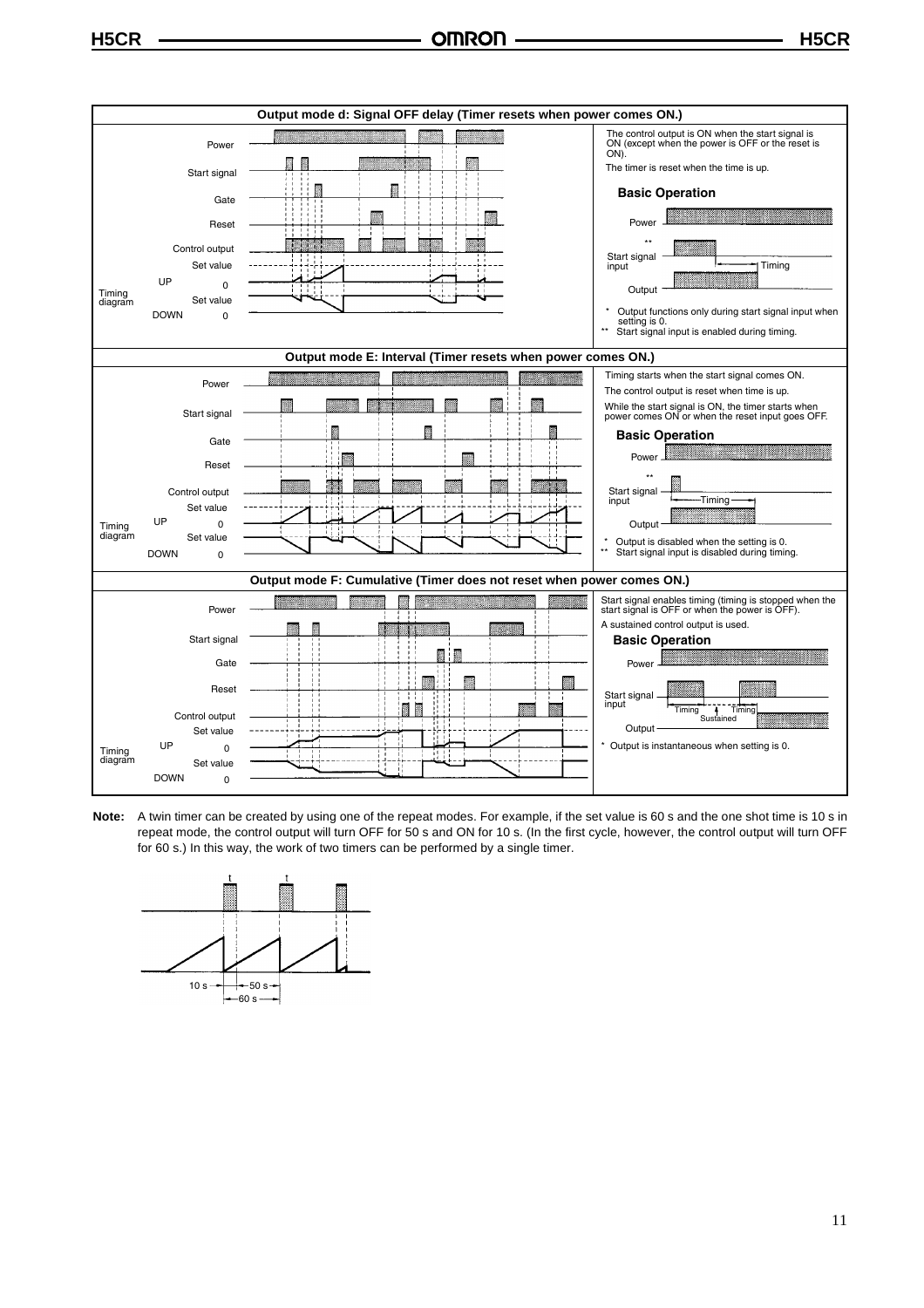### **Dimensions**

**Note:** All units are in millimeters unless otherwise indicated.

#### **H5CR-L**

#### **Surface/Flush Mounting**







**H5CR-B Flush Mounting**





**H5CR-S Flush Mounting**



|    | 48<br>-             | 6 |
|----|---------------------|---|
| 48 | <u>raase</u><br>صات |   |

| 6 | 64                    |             |
|---|-----------------------|-------------|
|   | 음음r<br>들을<br>들음<br>88 | 44.8 x 44.8 |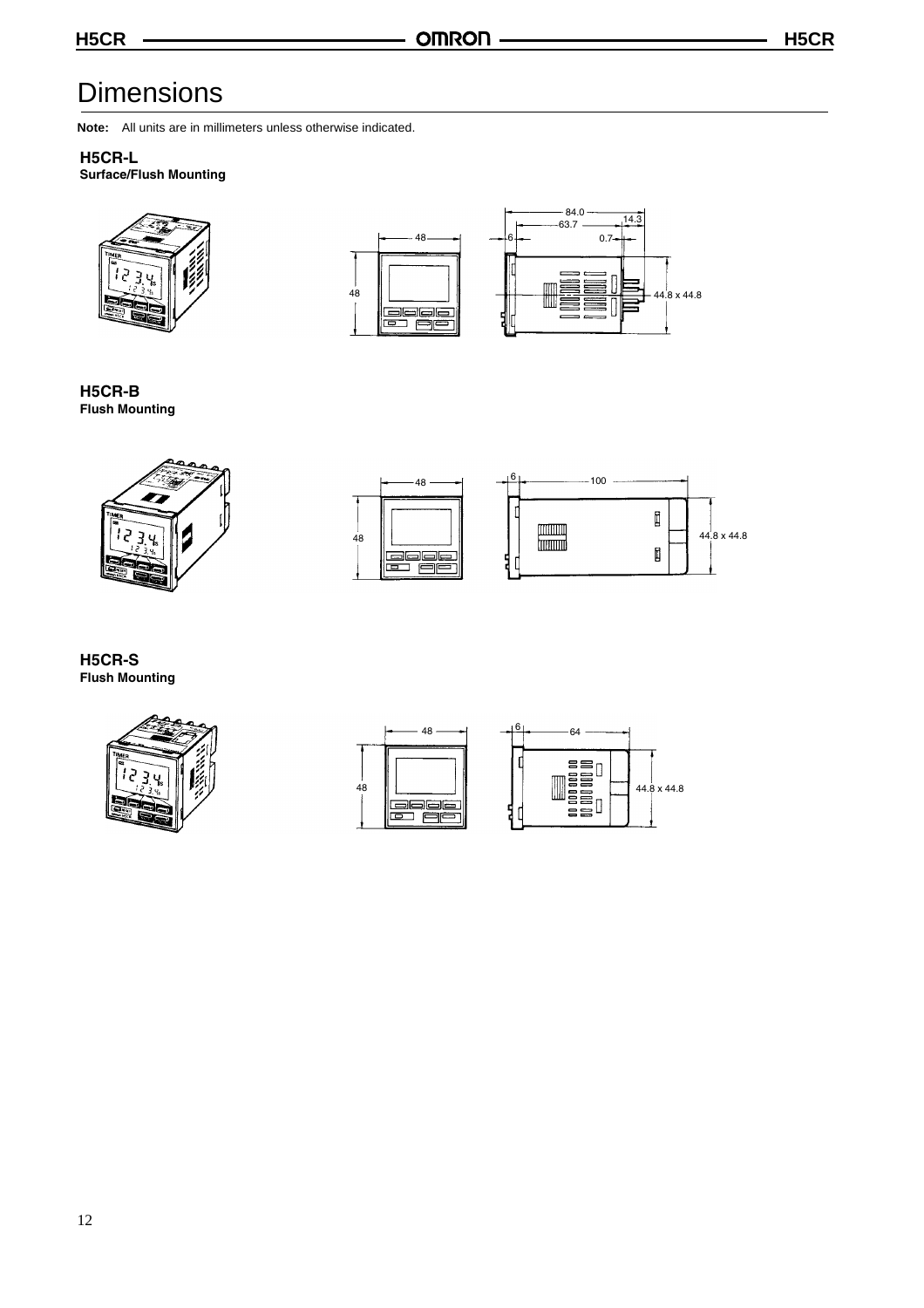#### ■ **Dimensions with Y92F-30 Flush Mounting Adapter**

**H5CR-L**









#### **H5CR-B**





48

اصصاص

ਕਾ 虍 ∃E 5

58



#### **Panel Cutouts**

Panel cutouts are as shown below. (according to DIN43700).



Note 1. The mounting panel thickness should be 1 to 4 mm. 2. It is possible to mount timers side by side, but only horizontally.



With Y92A-48F1 attached.

h Y92A-48F1 att<br>8n – 2.5 + (n–1)<br>h Y92A-48 attacl<br>A = (51n – 5.5) $_0^{+1}$ With Y92A-48 attached.

**H5CR-S**



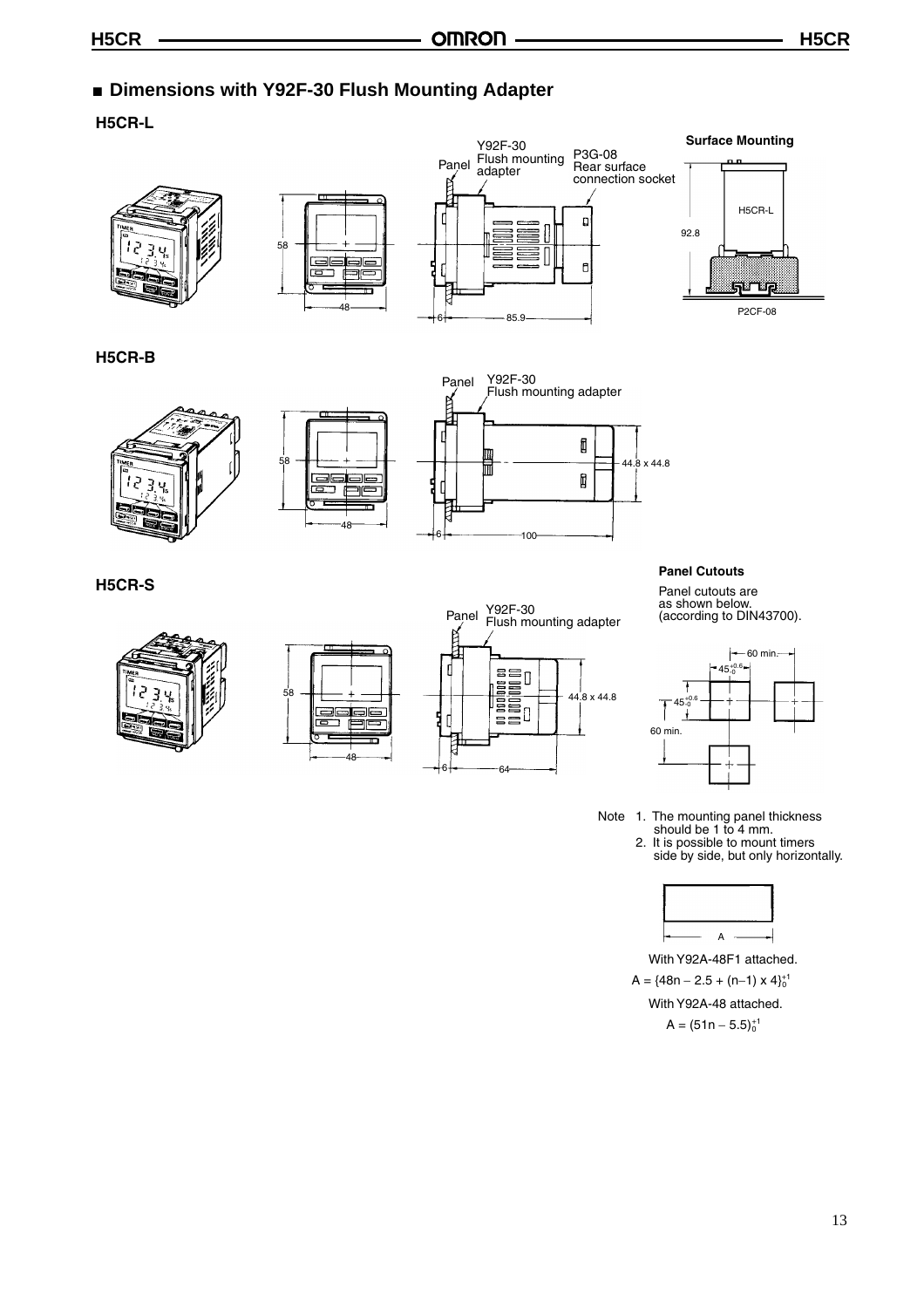#### ■ **Accessories (Order Separately)**

#### **Track Mounting/Front Connecting Socket**



**P3G-08**







**Terminal Arrangement/ Internal Connections** 



**Surface Mounting Holes** 

Two, 4.5 dia. or two, M4 – - – ⊹⊕ - -40±0.2

**Terminal Arrangement/ Internal Connections (Bottom View)**



**Finger Safe Terminal Cover Conforming to VDE0106/P100**

#### **Y92A-48G**

**(Attachment for P3G-08 Socket)**







**Y92A-48T (Attachment for H5CR-B**@**/-S**@**)**



**Hard Cover Y92A-48**



**Soft Cover Y92A-48F1**

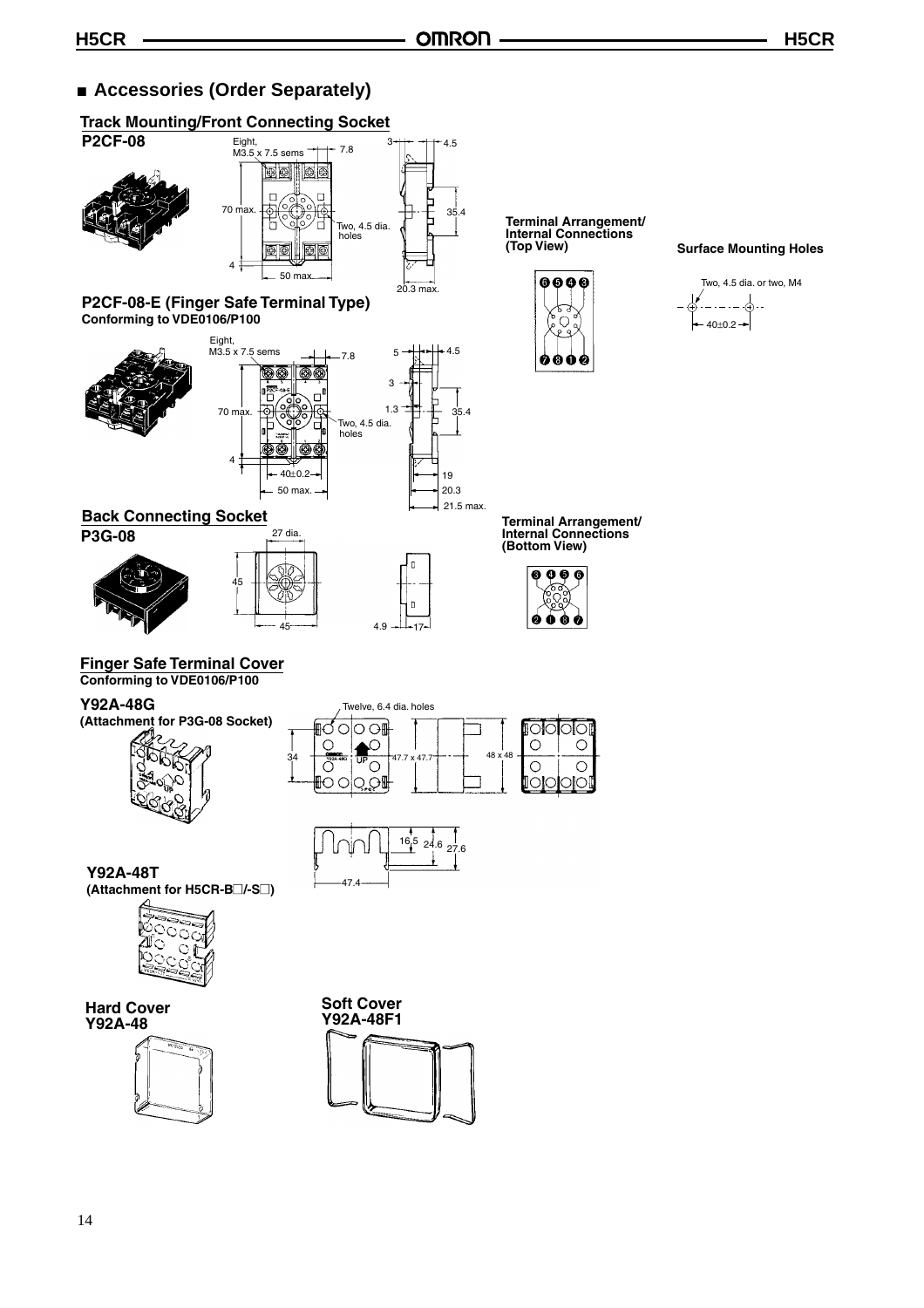### Installation

#### ■ **Terminal Arrangement**





#### ■ **Connections**

The inputs of the H5CR are no-voltage (short circuit or open) inputs.

**No-contact Input (NPN Transistor)**



High: transistor ON



**Contact Input Contact Input** 



**No-voltage Input Signal Levels**

| No-contact<br>input | 1. High level<br>Transistor ON<br>Residual voltage: 2 V max.<br>Impedance when ON: 1 $k\Omega$ max. |  |  |
|---------------------|-----------------------------------------------------------------------------------------------------|--|--|
|                     | 2. Low level<br><b>Transistor OFF</b><br>Impedance when OFF: 100 $k\Omega$ min.                     |  |  |
| Contact<br>input    | Use contacts which can adequate-<br>ly switch 2 mA at 5 V                                           |  |  |